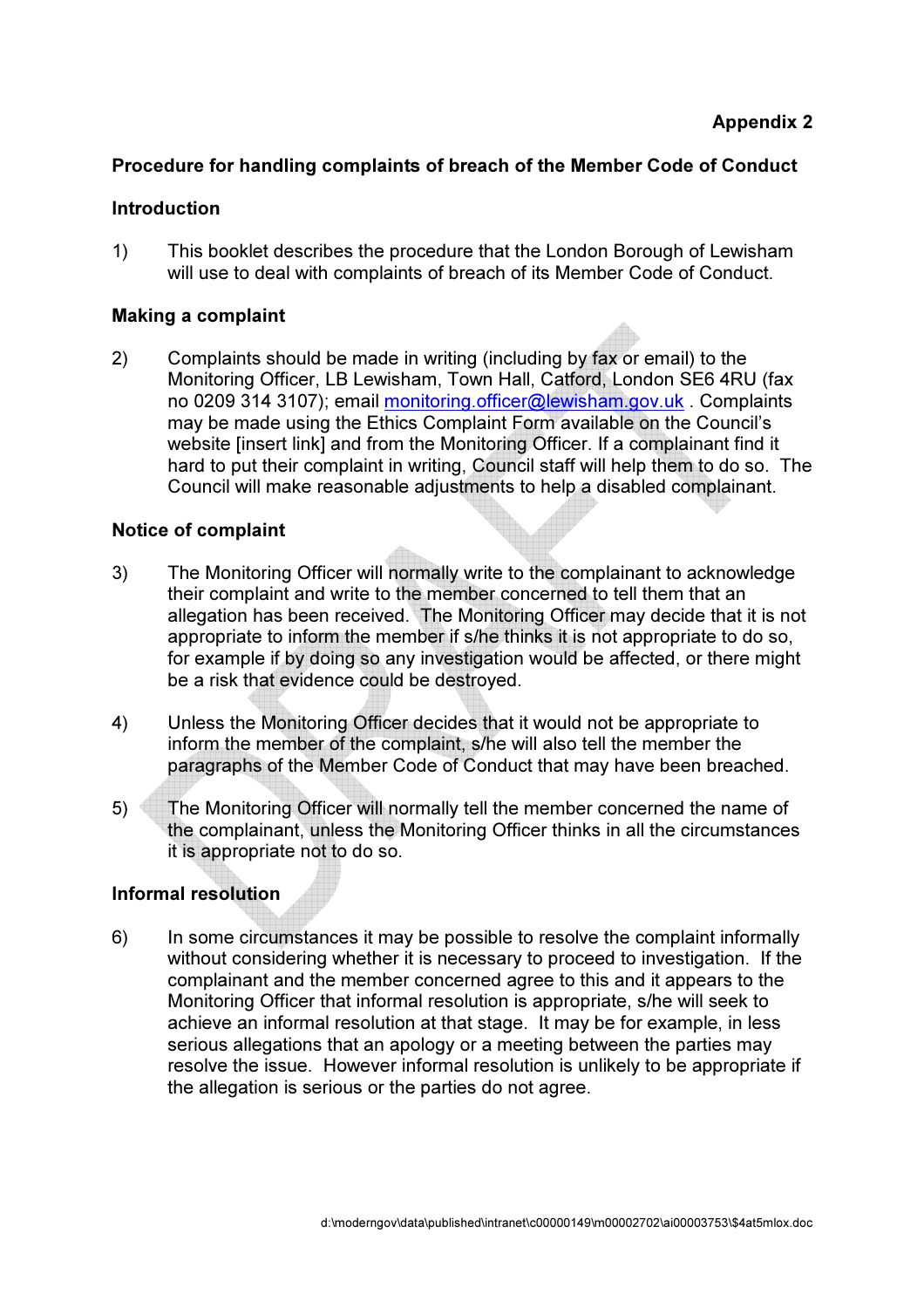#### Initial assessment

- 7) If informal resolution is not appropriate or possible, the Monitoring Officer will make initial enquiries so that s/he may reach a decision about whether the matter should be investigated in detail. If the Monitoring Officer is not satisfied that:-
	- the complaint is against a member of the Council,
	- the member was in office at the time of the alleged complaint , and
	- the complaint, if proven would amount to a breach of the Member Code of Conduct in place at the time of the alleged breach

then the complaint cannot be investigated.

8) In making an initial assessment, the Monitoring Officer will apply assessment criteria in deciding whether to investigate further. These assessment criteria are designed to promote confidence that complaints will be taken seriously and dealt with properly. They also reflect the fact that any decision to investigate a complaint will cost public money and both officer and member time. The criteria are designed to balance the need to promote confidence in local governance and to make sure that public resources are applied appropriately.

Public interest – The Monitoring Officer must be satisfied that an investigation would be in the public interest, taking into account the time and cost involve. If the Monitoring Officer is not so satisfied s/he will decide not to investigate.

Sufficient information – The complainant must provide sufficient information to warrant an investigation. If not the Monitoring Officer will take no further action unless additional information is provided by the complainant.

Previous action – If there has already been an investigation or some other action under the Code of Conduct or by another regulatory body, in relation to the complaint, the Monitoring Officer will not normally decide to investigate, though s/he may do so if circumstances dictate (e.g. if a criminal charge was dropped)

Repeated complaints –If the complaint is the same or substantially the same as one previously dealt with, the Monitoring Officer will normally decide not to investigate.

Timing – If there has been a significant delay between the incident complained of and the submission of the complaint, the matter will not normally be investigated.

Trivial matters – If the Monitoring Officer takes the view that the matter is not sufficiently serious to warrant further action, no further action will be taken, unless there are compelling reasons to do so.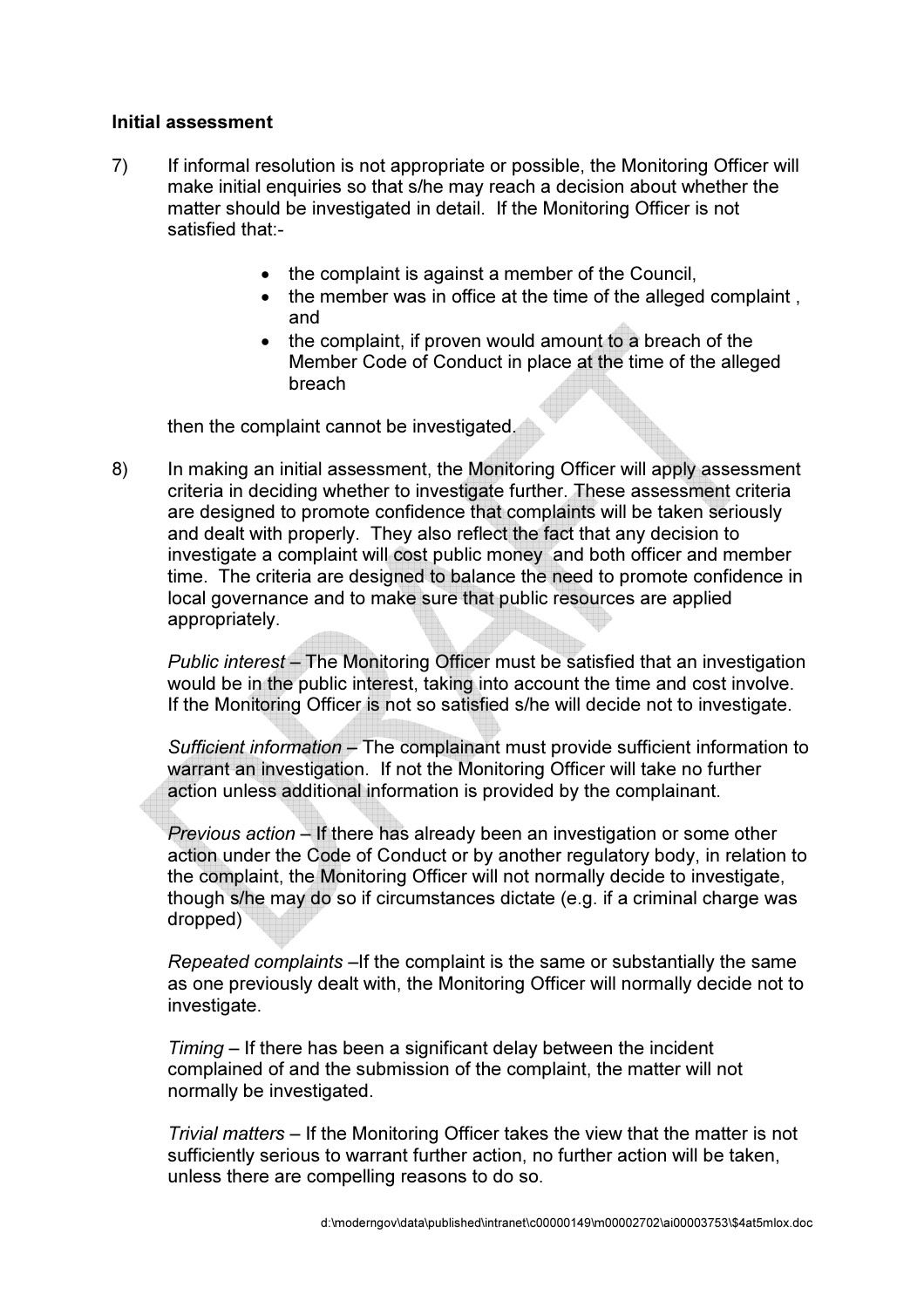Ulterior motive – No further action will be taken if it appears to the Monitoring Officer that the complaint is motivated by malice or retaliation unless it involves a serious allegation.

Special circumstances – There may be circumstances where the Monitoring Officer takes the view that an investigation should occur even though the application of these criteria would suggest otherwise. For example, were a very serious allegation to be made after a long delay, it may be appropriate to investigate notwithstanding the delay.

These criteria are for general guidance, but they have to be applied in the light of any particular circumstances of each case.

#### Police involvement

9) If it appears to the Monitoring Officer at any time that if proven the breach might amount to a breach of the criminal law and a referral to the police is appropriate, s/he may, if appropriate, defer any decision about investigation until the police investigation is complete.

#### **Investigation**

10) If the Monitoring Officer decides that an investigation is appropriate, s/he will investigate the complaint or appoint another person to do so on her behalf. The investigation will be conducted thoroughly and both members and staff are required to co-operate with such investigation. Once the investigation is complete the Monitoring Officer, or person appointed to investigate on her/his behalf, will prepare a report for a sub committee of the Standards Committee A copy of that report will be sent to the member concerned at least 4 weeks before the meeting of the sub committee. The member concerned will be entitled to make a written submission to the Standards Committee, but if s/he does so it must be delivered to the Monitoring Officer at least 2 weeks before the Sub Committee meeting.

## Independent Person

- 11) The Council [has appointed] an Independent Person whose views are to be sought prior to the Standards Sub Committee making any decision on an allegation that has been investigated. The Monitoring Officer will therefore send her/his report to the Independent Person at the same time as s/he sends it to the member concerned. Should the member make any written representations in response, the member may also send these to the Independent Person, but should they fail to do so, the Monitoring Officer will do so.
- 12) The comments of the Independent Person will be made in writing and presented to the Standards Sub Committee for consideration.